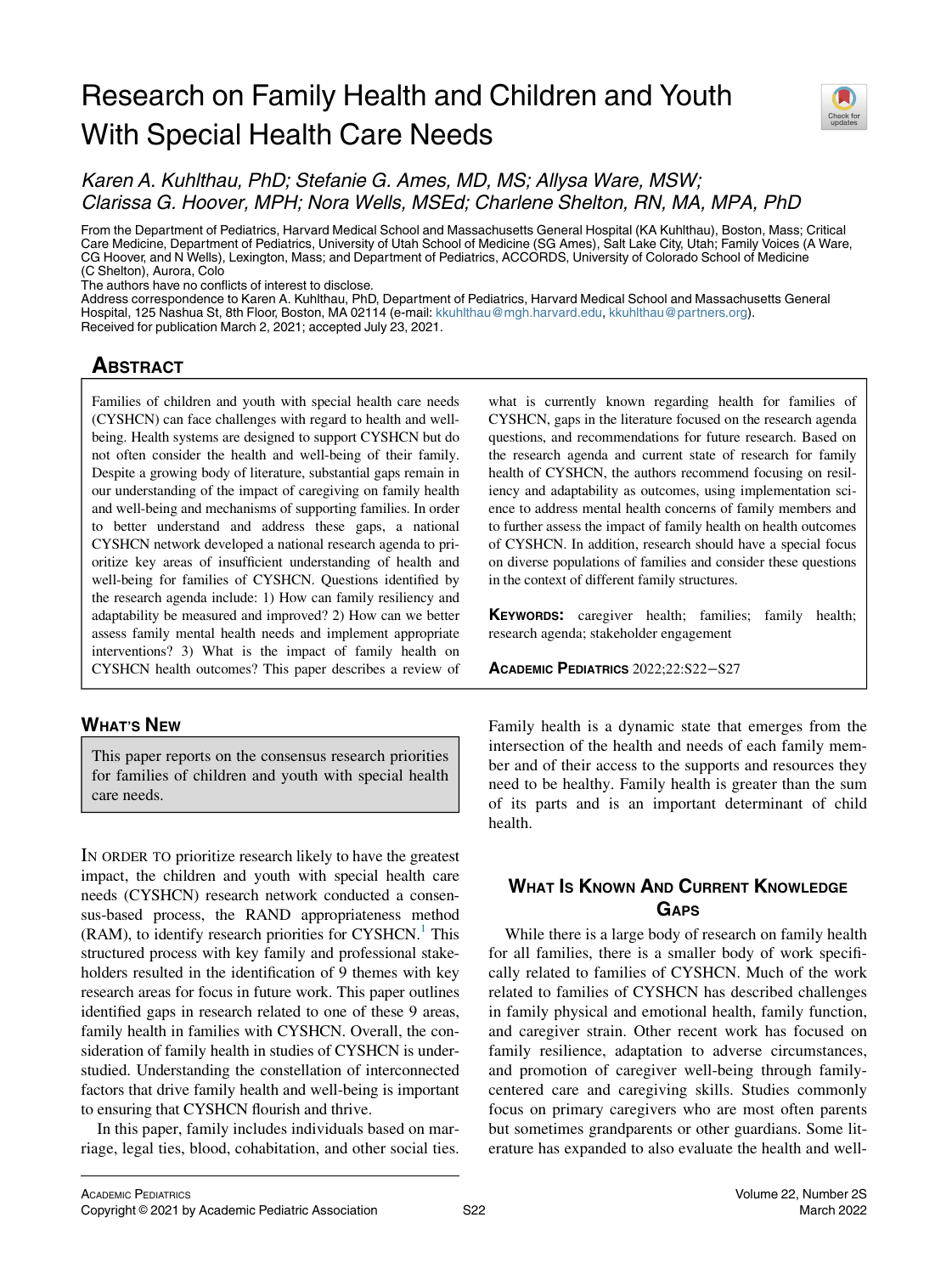One area of family health research has focused on understanding family physical health. Studies report that physical health in caregivers of CYSHCN is worse than others.[2](#page-4-1) Challenges in physical health reported in studies of families of CYSHCN include health problems related to physical strain and demands of caregiving as well as chronic stress and its impacts on physical health. $3$  Many families are at risk for poor, interrupted sleep, which may contribute to physical strain and illness. $4$  A focus area of investigation has been the association of caregiving stress and neuroendocrine dysfunction, elevated systemic inflammation, and poor immune response among the parents of CYSHCN, which may be associated with poor health outcomes.<sup>[5](#page-4-4)[,6](#page-4-5)</sup> Lack of respite care can certainly con-tribute to physical and mental fatigue.<sup>[7](#page-4-6)</sup> In addition to the literature on parents and other primary caregivers, siblings are at risk for illness and poor health. $\frac{8}{3}$  $\frac{8}{3}$  $\frac{8}{3}$ 

Other research seeks to understand the emotional and psychological health of family members. Concerns regarding medical trauma and post-traumatic stress disor-der from a child's illness are discussed.<sup>[9](#page-4-8)</sup> Parents have been noted to have higher rates of anxiety and depression than the general population.<sup>[10](#page-4-9)</sup> Parents who report having significant and undersupported care responsibilities for their child may experience caregiver strain, which con-tributes to poor quality of life.<sup>[3](#page-4-2)[,11](#page-4-10)</sup> As with physical demands, the lack of respite care furthers caregiver mental and emotional fatigue. $<sup>7</sup>$  $<sup>7</sup>$  $<sup>7</sup>$  In addition, siblings of CYSHCN</sup> have been reported to have an increased risk of behavioral and mental health difficulties and poor quality of life but also form well-developed coping skills and build strong social support systems.<sup>[12](#page-4-11)</sup>

Caregiving activities may limit a family member's ability to work and thus impact family finances. Parents report inadequate family leave, inability to pursue employment, and missed work hours, all leading to forgone earnings.<sup>[13](#page-4-12)</sup> High health care costs, high out-of-pocket expenses, and high rates of underinsurance contribute to high rates of financial difficulties that impact family well-being, family function, and distress. $14$  These financial burdens may contribute to housing instability and food insecurity, both of which have been reported to be higher in families of CYSHCN.[15](#page-4-14),[16](#page-4-15) These financial issues likely contribute to the elevated stress levels noted above and are experienced at greater levels in families of CYSHCN than among other families.

While families of CYSHCN face challenges with regard to their health and well-being, many families are thriving and flourishing.<sup>[17](#page-4-16)</sup> Promotion and further understanding of factors associated with family resilience, adaptation, and flourishing are becoming increasingly important in CYSHCN research.<sup>[18](#page-4-17)[,19](#page-4-18)</sup> New research focused on interventions to improve health and well-being for families of CYSHCN highlights ways that children and their families flourish, and can promote approaches that foster resilience.<sup>[20](#page-4-19)</sup> Health system structures such as advancement of the family-centered medical home and

enhanced care coordination are associated with fewer unmet needs and improved family functioning. $2<sup>1</sup>$  These structures can help improve families' partnership in their care by providing consistent support, helping them act on their concerns, and improving access to needed services. Recent work has also evaluated mechanisms to increase internal supports that enhance parental and family coping skills and problem solving through peer support and engagement, educational efforts, and specific competency training.[22](#page-4-21)[,23](#page-5-0)

Although there is a growing body of research focusing on families of CYSHCN, there remain significant gaps in the literature. Recognizing and addressing these gaps will be crucial to further advances in family health. Below we highlight 3 overarching research questions.

# HOW CAN WE BETTER UNDERSTAND WHAT HELPS FAMILIES OF CYSHCN FLOURISH, BE RESILIENT AND ADAPT?

While families face many challenges, current literature on families of CYSHCN is limited. Overall, there is a lack of well-developed literature focused on the evaluation of well-being and aspects related to flourishing, resiliency, and adaptability specific to families of CYSHCN. Adaptability refers to the accommodative coping that can occur in families and individuals with chronic illnesss. $^{24}$  $^{24}$  $^{24}$  Resiliency is a related multidimensional construct that refers to the ability to maintain positive adaptation and effective functioning when faced with stressors.<sup>[25](#page-5-2)</sup> Flourishing is a concept of well-being and includes domains such as connection, engagement, relationships, and self-worth that can occur regardless of illness and stress.<sup>[18](#page-4-17)</sup> The complexity of these multifactorial and multidimensional constructs and significant variation in family needs and experiences for families of CYSHCN lead to challenges in development, standardization, and validation of screening or measurement tools. Continued work on valid, reliable standard assessments is needed. Consistent use of common measures promotes comparison of studies of family health and evaluations of interventions to improve it. Development and validation of assessment tools specific for the evaluation of health and well-being of families CYSHCN are necessary.

# HOW CAN WE BETTER ASSESS FAMILY MENTAL HEALTH

Although a number of studies have identified family members of CYSHCN at high risk for mental health challenges such as depression, anxiety, and caregiver strain, there is a paucity of literature showing effective implementation and sustainability of universal family mental health screening and implementation of programs to effectively address these family health needs.<sup>[26](#page-5-3)</sup> There is also a poor understanding of factors impacting family mental health and ways they can be moderated. In addition, more research is needed to identify optimal ways to support caregiver self-care and improve the family resiliency specifically for families of CYSHCN. Research in other populations such as caregivers of patients with dementia or cancer have demonstrated the utility of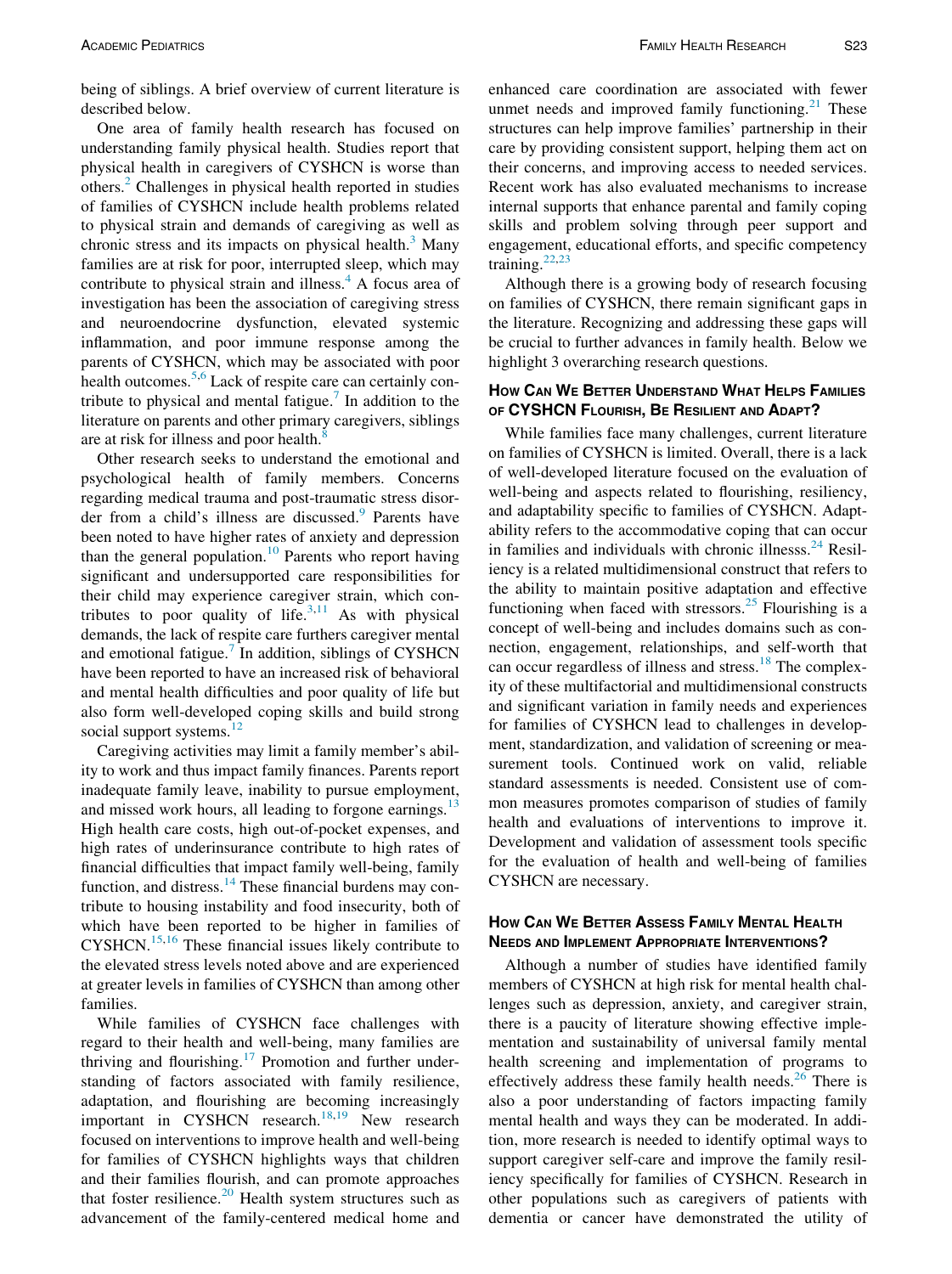respite care, caregiver skill training, and mindfulness-based stress reduction.<sup>[27,](#page-5-4)[28](#page-5-5)</sup> Families of CYSHCN may face different stressors, physical demands, emotional challenges, and caregiving dynamics from caregivers of adult patients. In addition, their caregiving roles often span longer durations and therefore may place unique strain on caregivers over time. Research focused specifically on systematic identification of mental health concerns and sustainable, effective interventions in families of CYSCHN is needed.

## **WHAT IS THE IMPACT OF POOR FAMILY HEALTH ON** CYSHCN HEALTH OUTCOMES?

Family health and well-being may also contribute to CYSHCN use of health care and health outcomes; however, this area has not been adequately explored. Family characteristics such as parental employment and insurance status are associated with delayed or inadequate care, which can contribute to poor health outcomes for CYSHCN.[29](#page-5-6) Research focusing on unmet health care needs, family financial strain, and poor child health outcomes tends to focus on a limited array of family variables such as household income or insurance status. $30$  Specific research about the availability and accessibility of needed services for families of CYSHCN and what factors help families to access needed services might consider a wider range of possible relationships between family and CYSHCN health.

## KEY ADDITIONAL RESEARCH GAPS

## INCLUSION OF DIVERSE FAMILIES IN RESEARCH AND THE IMPACT OF ADDING FAMILY MEMBERS TO THE RESEARCH **TEAM OR STAKEHOLDER PANELS**

Current research lacks emphasis on African American, Latinx, Asian, and other racial/ethnic groups, specific cultural groups, diverse family types (eg, kinship, adoptive, foster relationships), low-income families, and families with limited English proficiency. There is evidence that families from African American and Latinx and lowincome families with CYSHCN are at higher risk for challenges related to health and well-being and may face dif-ferent risks than other populations of CYSHCN.<sup>[31](#page-5-8),[32](#page-5-9)</sup> Currently, there is also a gap in our understanding of the factors and underlying mechanisms contributing to poor health outcomes for racially and ethnically diverse families and whether they face different risks. In addition, there is a significant knowledge deficit in the understanding of health and well-being of families with limited English proficiency who face unique challenges within the health care system. $33,34$  $33,34$  This is particularly notable with interventional studies, often due to challenges in providing interventions in multiple languages and measurement issues. Understanding how culture influences the health of families of CYSHCN could provide information that would be invaluable to improving the quality of family supports and the ability to provide culturally and linguistically competent care to all families. Barriers to research include lack of trusting relationships (eg, based on past abuses of research subjects), lack of bi/multilingual researchers, measures that are validated only in English (or a limited selection of languages), limited diversity in the population of researchers, among others. Partnering with diverse families with lived experience and including them on research teams can help assure that the research will be relevant and helpful to all families.

## HEALTH AND WELL-BEING OF ALL FAMILY MEMBERS

There is also a lack of literature focusing on the health and well-being of family members beyond parents, apart from some literature on siblings of CYSHCN. Research on siblings and other family members often relies on proxy reports, which may not fully represent the experiences of the intended respondent. $35$  Grandparents raising CYSHCN and other kinship families are of particular concern as they often step into family caregiver roles unexpectedly and with minimal preparation, and reportedly may be reluctant to interfere with the parent-child relationship by taking over legal guardianship. In addition, there is a gap in the literature dedicated to families with multiple CYSHCN, foster families, and other underrepresented family structures.

## **RECOMMENDATIONS FOR FUTURE RESEARCH**

Through the RAM process, key stakeholders identified one key priority recommendation specific to family health: "How can family adaptability be measured and improved?". Other family health priority topic categories related to family mental health and well-being were also identified as important areas for future research. Categories related to family health include family resilience, family mental health screening, support for family selfcare and emotional needs, family mental health and addiction, and family stress. The RAM process also identified the importance of the influence of family health on child health. The identification of the importance of family mental health and resilience is clear and points to the need to create systems that work for and with families to support their identified needs as a means to support their mental health. Family mental health and resilience connects to child well-being and flourishing. $18$ 

Although not identified as a separate family-related issue during the RAM process, it is critical to focus on issues of equity and to engage families who are experiencing these inequities as equal partners in the work. Families of CYSHCN are particularly vulnerable to disparities in health care. Issues related to disability, race, ethnicity, racism, poverty, language, and heath literacy, among others, drive unacceptable inequities in care and outcomes for CYSHCN. Consideration of these issues in CYSHCN research in the context of the whole family rather than the individual child will lead to more comprehensive understanding of the needs of children and families and potential strategies for improvement. Partnering with families from affected communities as authentic research partners to identify, for example, what constitutes an appropriate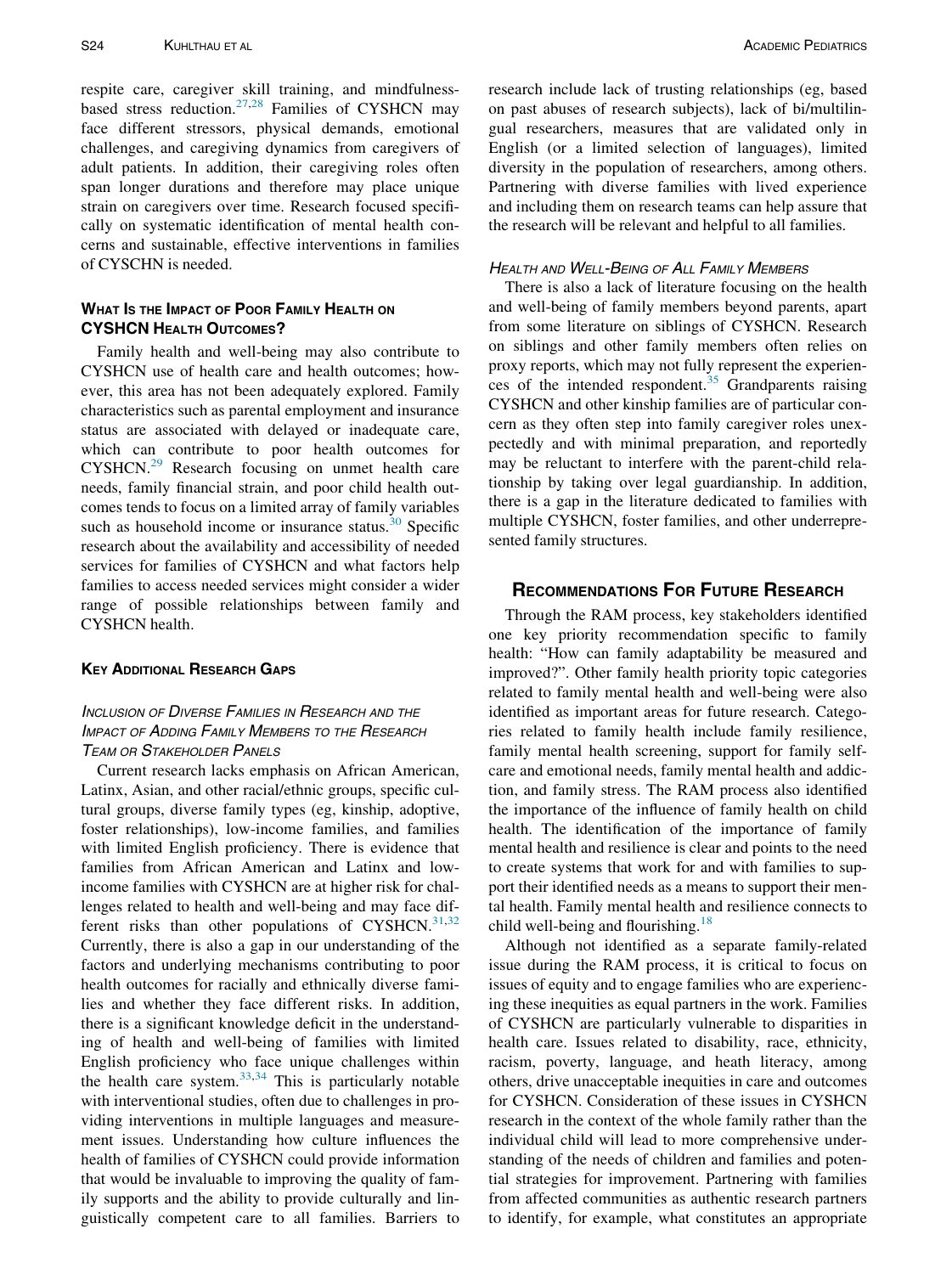<span id="page-3-0"></span>

| Recommendations for future research topics related to families of CYSHCN |                                                                                                                                            |
|--------------------------------------------------------------------------|--------------------------------------------------------------------------------------------------------------------------------------------|
|                                                                          | • Improve measurement of family health including adaptability, resiliency, and flourishing<br>as outcomes of research.                     |
|                                                                          | • Conduct observational and interventional trials that seek to improve family mental health,<br>flourishing, resiliency, and adaptability. |
| $\bullet$                                                                | Broaden the study of family characteristics including family health and wellbeing on                                                       |

utilization of healthcare and health outcomes of CYSHCN.

Figure. Recommendations for future research topics related to families of CYSHCN. CYSHCN indicates children and youth with special health care needs.

sample for an individual question and how to obtain unbiased samples that are representative of the population being studied is essential to effective research. In some situations, it may be important to study subpopulations or oversample groups that lack access to care and/or good health care outcomes.

The 3 primary areas of recommendation related to family health that were derived from the RAM process are described above [\(Figure](#page-3-0)). First, research should improve the measurement of family health including adaptability, resiliency, and flourishing as outcomes of research. This work should focus on outcomes that have been defined by and are important to families such as flourishing, resiliency, and adaptability along with other factors that promote family mental. Observational studies utilizing these outcome measures will determine factors that are associated with them and will identify moderating and mediating factors. Elucidation of these factors will enable family and professional research teams to develop and evaluate targeted interventions to promote family mental health and well-being.

To lay the foundations to study these complex domains, further measurement work is needed. Taking advantage of work that has been done in the social sciences including theoretical work will be useful in creating and/or identifying valid, reliable, psychometrically robust measures of outcomes. These studies might include testing the properties of outcomes measures for their sensitivity to change, their validity and reliability, their psychometric properties in populations of families of CYSHCN, in different subgroups of families, and/or in different languages. It might also include qualitative research to inform measure development and to assure that family preferences are built into measure development. This will inform the choice of standardized and validated outcome measures that may be used across observational and interventional studies, increasing the ability to synthesize the findings of multiple studies. For example, studies of medical home models, care coordination, parent coaching, mind body, and other interventions could utilize these common outcome measures to allow assessment across interventions. This work will need to be mindful of how culture and language is addressed in measurement development and use so that studies can be conducted in diverse populations.

The second recommended focus area for research on family health is the assessment of and testing interventions related to mental health including work related to flourishing, resiliency, and adaptability. Research focusing on interventions to improve caregiver well-being should be developed or draw from other populations. For example, the use of mindfulness-based stress reduction, which has been useful in adult caregivers of dementia patients, has shown promise in caregivers of children with autism and future work may concern this application in other populations. $36,37$  $36,37$  $36,37$  This work could be extended to studies of broad groups of parents of CYSHCN. Similarly, although there is literature showing substantial gaps in respite care for families of CYSHCN, more research is needed to show the short- and long-term impacts of respite care on family mental health and evidence of successful methods to improve the availability of such programs. Other possible interventions include the medical home (and components thereof), care coordination, parent support groups, peer mentorship, the organization of care, care in the home, and policies that influence the receipt and delivery of care to children and youth.

As noted above, this work should include considerations of race, ethnicity, language, family structure, which family members are considered, among other elements that may impact interventions to influence outcomes. Understanding which families are most at risk, which interventions work and for which populations, and which interventions will contribute to reducing disparities will contribute to improved and equitable outcomes. Studies in this area might also compare different state or local policies related to family support and whether they improve outcomes and reduce inequality. Understanding how systems might provide personalized treatment and supports to meet the identified needs of families is also crucial.<sup>[18](#page-4-17)</sup>

In addition to identifying the most useful interventions, more research is needed focusing on implementation science. Implementation science could inform the broad uptake and success of clinical interventions, social and community supports, and health and social policies that identify and influence family physical health, mental health, flourishing, resilience, and adaptability. One implementation framework, the RE-AIM framework of implementation science considers variables related to reach, adoption, implementation, maintenance, and evidence.[38](#page-5-15) Using this or other frameworks could improve the uptake and delivery of successful interventions.

Third, further research is needed to consider how the health of CYSHCN is influenced by family health and well-being. The consideration of family health variables in studies of CYSHCN and their health at this time is often limited to parental marital status and socioeconomic status. Consideration in these studies of theoretically derived and hypothesized mechanisms of the influence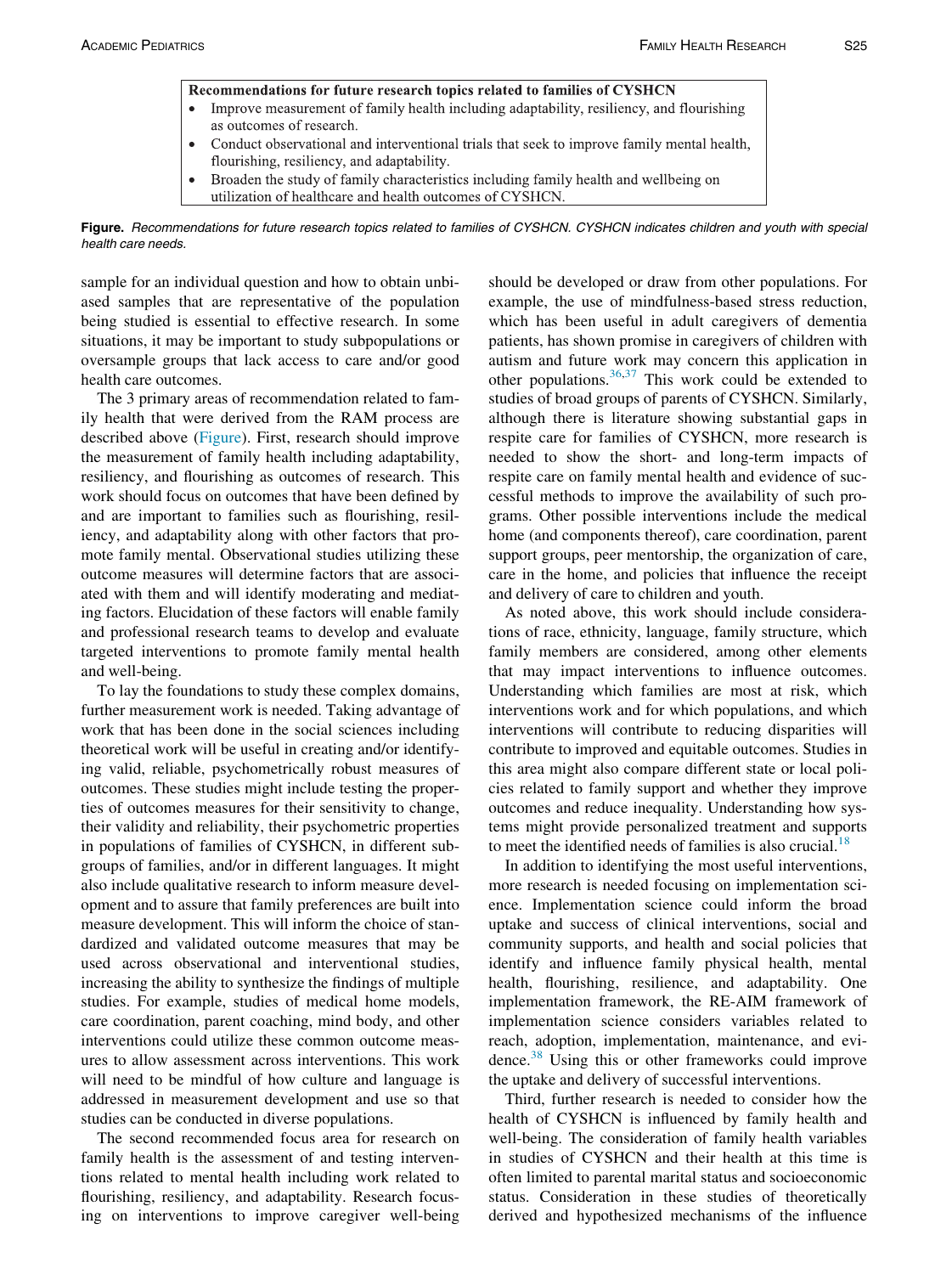<span id="page-4-3"></span><span id="page-4-2"></span><span id="page-4-1"></span><span id="page-4-0"></span>may identify a broader set of family characteristics to consider in future studies. For example, studies often include some variables that measure family structure, such as number of individuals in the household or marital status of a parent respondent. Different aspects of family structure might be relevant for any given study. Different considerations of what aspect of family structure are of interest and why might lead to different family structure variables being considered in analyses. In being more precise and thoughtful the analyses may reveal areas where systems changes could help families. To take a simple example, if there are no adults available to take a child to an appointment in the middle of the day then could clinics stay open later? Could health care services happen in the home or at school? Could visits be bundled so that they use the family's time more efficiently and require less time off from work?

<span id="page-4-11"></span><span id="page-4-10"></span><span id="page-4-9"></span><span id="page-4-8"></span><span id="page-4-7"></span><span id="page-4-6"></span><span id="page-4-5"></span><span id="page-4-4"></span>Family health is an important outcome to consider in research focusing on CYSHCN. Research has demonstrated families of CYSHCN to be at risk for challenges related to their health and well-being; however, families are also resilient and can thrive with a supportive health care system. Gaps remain in the literature including a focus on understanding measurement of flourishing resilience and adaptability of families of CYSHCN; interventions supporting family physical and mental health; and understanding the impact of family health on CYSHCN outcomes. In addition, future research should focus on equitable understanding of diverse families of CYSHCN. This paper describes the recommendations of the CYSHCN research network RAM process for family health. The suggestions aim to improve the consideration of novel family factors as outcomes and as inputs when considering the health of CYSHCN and to do so in a way that will also increase equity.

<span id="page-4-22"></span><span id="page-4-16"></span><span id="page-4-15"></span><span id="page-4-14"></span><span id="page-4-13"></span><span id="page-4-12"></span>Financial statement: This program is supported by the Health Resources and Services Administration (HRSA) of the US Department of Health and Human Services (HHS) under [UA6MC31101](#page-4-22) Children and Youth with Special Health Care Needs Research Network.

<span id="page-4-18"></span><span id="page-4-17"></span>This information or content and conclusions are those of the author and should not be construed as the official position or policy of, nor should any endorsements be inferred by HRSA, HHS, and the US Government.

<span id="page-4-19"></span>LPFCH funding: Support for this work was provided by the Lucile Packard Foundation for Children's Health's Program for Children with Special Health Care Needs. We invest in creating a more efficient system that ensures high-quality, coordinated, family-centered care to improve health outcomes for children and enhance quality of life for families. The views presented here are those of the authors and do not reflect those of the Foundation or its staff.

<span id="page-4-21"></span><span id="page-4-20"></span>This paper is part of a supplement supported by the Health Resources and Services Administration (HRSA) of the U.S. Department of Health and Human Services (HHS) and the Lucile Packard Foundation for Children's Health's Program for Children with Special Health Care Needs.

- 1. Coller RJ, Berry JG, Kuo DZ, et al. Health system research priorities for children and youth with special health care needs. Pediatrics. 2020;145: e20190673. [https://doi.org/10.1542/peds.2019-0673.](https://doi.org/10.1542/peds.2019-0673)
- 2. [Pilapil M, Coletti DJ, Rabey C, et al. Caring for the caregiver: sup](http://refhub.elsevier.com/S1876-2859(21)00383-1/sbref0002)[porting families of youth with special health care needs.](http://refhub.elsevier.com/S1876-2859(21)00383-1/sbref0002) Curr Probl [Pediatr Adolesc Health Care](http://refhub.elsevier.com/S1876-2859(21)00383-1/sbref0002). 2017;47:190–199.
- 3. [Caicedo C. Health and functioning of families of children with spe](http://refhub.elsevier.com/S1876-2859(21)00383-1/sbref0003)[cial health care needs cared for in home care, long-term care, and](http://refhub.elsevier.com/S1876-2859(21)00383-1/sbref0003) [medical day care settings.](http://refhub.elsevier.com/S1876-2859(21)00383-1/sbref0003) J Dev Behav Pediatr. 2015;36:352–361.
- 4. [Keilty K, Cohen E, Spalding K, et al. Sleep disturbance in family](http://refhub.elsevier.com/S1876-2859(21)00383-1/sbref0004) [caregivers of children who depend on medical technology.](http://refhub.elsevier.com/S1876-2859(21)00383-1/sbref0004) Arch Dis Child[. 2018;103:137–142.](http://refhub.elsevier.com/S1876-2859(21)00383-1/sbref0004)
- 5. [Gallagher S, Phillips AC, Drayson MT, et al. Parental caregivers of](http://refhub.elsevier.com/S1876-2859(21)00383-1/sbref0005) [children with developmental disabilities mount a poor antibody](http://refhub.elsevier.com/S1876-2859(21)00383-1/sbref0005) [response to pneumococcal vaccination.](http://refhub.elsevier.com/S1876-2859(21)00383-1/sbref0005) Brain Behav Immun. [2009;23:338–346.](http://refhub.elsevier.com/S1876-2859(21)00383-1/sbref0005)
- 6. [Lovell B, Moss M, Wetherell M. The psychosocial, endocrine and](http://refhub.elsevier.com/S1876-2859(21)00383-1/sbref0006) [immune consequences of caring for a child with autism or ADHD.](http://refhub.elsevier.com/S1876-2859(21)00383-1/sbref0006) [Psychoneuroendocrinology](http://refhub.elsevier.com/S1876-2859(21)00383-1/sbref0006). 2012;37:534–542.
- 7. [Lutenbacher M, Karp S, Ajero G, et al. Crossing community sectors:](http://refhub.elsevier.com/S1876-2859(21)00383-1/sbref0007) [challenges faced by families of children with special health care](http://refhub.elsevier.com/S1876-2859(21)00383-1/sbref0007) needs. J Fam Nurs[. 2005;11:162–182.](http://refhub.elsevier.com/S1876-2859(21)00383-1/sbref0007)
- 8. [Goudie A, Havercamp S, Jamieson B, et al. Assessing functional](http://refhub.elsevier.com/S1876-2859(21)00383-1/sbref0008) [impairment in siblings living with children with disability.](http://refhub.elsevier.com/S1876-2859(21)00383-1/sbref0008) Pediatrics[. 2013;132:e476–e483.](http://refhub.elsevier.com/S1876-2859(21)00383-1/sbref0008)
- 9. [Feragen KB, Stock NM, Myhre A, et al. Medical stress reactions and](http://refhub.elsevier.com/S1876-2859(21)00383-1/sbref0009) [personal growth in parents of children with a rare craniofacial condi](http://refhub.elsevier.com/S1876-2859(21)00383-1/sbref0009)tion. [Cleft Palate Craniofac J](http://refhub.elsevier.com/S1876-2859(21)00383-1/sbref0009). 2020;57:228–237.
- 10. [Cochrane JJ, Goering PN, Rogers JM. The mental health of informal](http://refhub.elsevier.com/S1876-2859(21)00383-1/sbref0010) [caregivers in Ontario: an epidemiological survey.](http://refhub.elsevier.com/S1876-2859(21)00383-1/sbref0010) Am J Public Health[. 1997;87:2002–2007.](http://refhub.elsevier.com/S1876-2859(21)00383-1/sbref0010)
- 11. [Collins A, Burchell J, Remedios C, et al. Describing the psychoso](http://refhub.elsevier.com/S1876-2859(21)00383-1/sbref0011)[cial profile and unmet support needs of parents caring for a child](http://refhub.elsevier.com/S1876-2859(21)00383-1/sbref0011) [with a life-limiting condition: a cross-sectional study of caregiver](http://refhub.elsevier.com/S1876-2859(21)00383-1/sbref0011)reported outcomes. Palliat Med[. 2020;34:358–366.](http://refhub.elsevier.com/S1876-2859(21)00383-1/sbref0011)
- 12. [Sharpe D, Rossiter L. Siblings of children with a chronic illness: a](http://refhub.elsevier.com/S1876-2859(21)00383-1/sbref0012) meta-analysis. J Pediatr Psychol[. 2002;27:699–710.](http://refhub.elsevier.com/S1876-2859(21)00383-1/sbref0012)
- 13. [Chung PJ, Garfield CF, Elliott MN, et al. Need for and use of family](http://refhub.elsevier.com/S1876-2859(21)00383-1/sbref0013) [leave among parents of children with special health care needs.](http://refhub.elsevier.com/S1876-2859(21)00383-1/sbref0013) Pediatrics[. 2007;119:e1047–e1055.](http://refhub.elsevier.com/S1876-2859(21)00383-1/sbref0013)
- 14. [Kuhlthau K, Hill KS, Yucel R, et al. Financial burden for families of](http://refhub.elsevier.com/S1876-2859(21)00383-1/sbref0014) [children with special health care needs.](http://refhub.elsevier.com/S1876-2859(21)00383-1/sbref0014) Matern Child Health J. [2005;9:207–218.](http://refhub.elsevier.com/S1876-2859(21)00383-1/sbref0014)
- 15. Rose-Jacobs R, Ettinger de Cuba S, Bovell-Ammon A, et al. Housing instability among families with young children with special health care needs. Pediatrics. 2019;144: e20181704. [https://doi.org/](https://doi.org/10.1542/peds.2018-1704) [10.1542/peds.2018-1704.](https://doi.org/10.1542/peds.2018-1704)
- 16. [Rose-Jacobs R, Fiore JG, Ettinger de Cuba S, et al. Children with](http://refhub.elsevier.com/S1876-2859(21)00383-1/sbref0016) [special health care needs, supplemental security income, and food](http://refhub.elsevier.com/S1876-2859(21)00383-1/sbref0016) insecurity. [J Dev Behav Pediatr](http://refhub.elsevier.com/S1876-2859(21)00383-1/sbref0016). 2016;37:140–147.
- 17. [Patterson JM. Family resilience to the challenge of a child](http://refhub.elsevier.com/S1876-2859(21)00383-1/sbref0017)'s disability. Pediatr Ann[. 1991;20:491–499.](http://refhub.elsevier.com/S1876-2859(21)00383-1/sbref0017)
- 18. [Bethell CD, Gombojav N, Whitaker RC. Family resilience and con](http://refhub.elsevier.com/S1876-2859(21)00383-1/sbref0018)[nection promote flourishing among US children, even amid adver](http://refhub.elsevier.com/S1876-2859(21)00383-1/sbref0018)sity. [Health Aff \(Millwood\)](http://refhub.elsevier.com/S1876-2859(21)00383-1/sbref0018). 2019;38:729–737.
- 19. [Churchill SS, Villareale NL, Monaghan TA, et al. Parents of children](http://refhub.elsevier.com/S1876-2859(21)00383-1/sbref0019) [with special health care needs who have better coping skills have fewer](http://refhub.elsevier.com/S1876-2859(21)00383-1/sbref0019) depressive symptoms. [Matern Child Health J](http://refhub.elsevier.com/S1876-2859(21)00383-1/sbref0019). 2010;14:47–57.
- 20. [Park ER, Perez GK, Millstein RA, et al. A virtual resiliency inter](http://refhub.elsevier.com/S1876-2859(21)00383-1/sbref0020)[vention promoting resiliency for parents of children with learning](http://refhub.elsevier.com/S1876-2859(21)00383-1/sbref0020) [and attentional disabilities: a randomized pilot trial.](http://refhub.elsevier.com/S1876-2859(21)00383-1/sbref0020) Matern Child Health J[. 2020;24:39–53.](http://refhub.elsevier.com/S1876-2859(21)00383-1/sbref0020)
- 21. [Kuo DZ, Bird TM, Tilford JM. Associations of family-centered care](http://refhub.elsevier.com/S1876-2859(21)00383-1/sbref0021) [with health care outcomes for children with special health care](http://refhub.elsevier.com/S1876-2859(21)00383-1/sbref0021) needs. [Matern Child Health J](http://refhub.elsevier.com/S1876-2859(21)00383-1/sbref0021). 2011;15:794–805.
- 22. [Kieckhefer GM, Trahms CM, Churchill SS, et al. A randomized](http://refhub.elsevier.com/S1876-2859(21)00383-1/sbref0022) [clinical trial of the building on family strengths program: an educa](http://refhub.elsevier.com/S1876-2859(21)00383-1/sbref0022)[tion program for parents of children with chronic health conditions.](http://refhub.elsevier.com/S1876-2859(21)00383-1/sbref0022) [Matern Child Health J](http://refhub.elsevier.com/S1876-2859(21)00383-1/sbref0022). 2014;18:563–574.